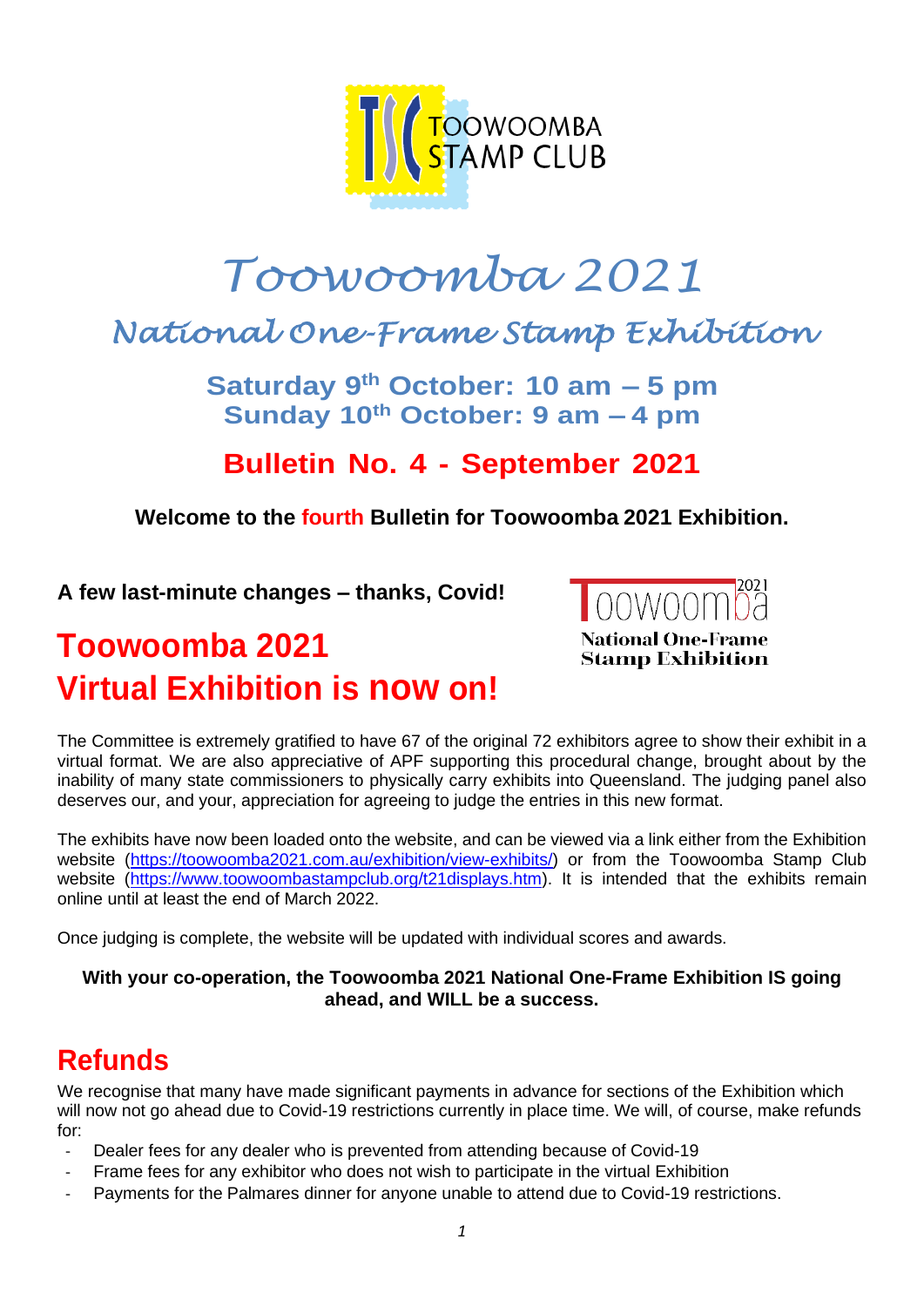### **New Stamp Dealers**

Unfortunately, all interstate dealers have had to cancel their trips due to state border restrictions still in place. **Pittwater Philatelics**, **Richard Juzwin** and **Shields Stamps & Coins** will be missed by our visitors and by us. We will also be missing **Peter Strich Stamps & Coins,** who has withdrawn. Hopefully, John Pearson, Richard Juzwin,Tony Shields and Peter Strich will be with us on a future occasion.

On the other hand, we are happy to announce that we have **new dealers** joining the event:

**David R. Bryon** from Yeppoon, Qld and **Roxbury's Auction House** from Brisbane**.** Both dealers with an excellent reputation, highest service and professional standards are bringing the very best collections of stamps and coins. Please, get further details at [our website.](https://toowoomba2021.com.au/stamp-dealers/)

#### **You are most welcome!**

Dealers who will be bringing the best in philatelic products in October are:

| <b>LAKER PHILATELICS</b> | <b>BRISBANE STAMPS</b>                     | <b>BURSTAMPS</b>   |
|--------------------------|--------------------------------------------|--------------------|
| <b>CRAIG CHAPPELL</b>    | DARYL SOPP                                 | DAVID R. BRYON new |
|                          | <b>ROXBURY AUCTION</b><br><b>HOUSE new</b> |                    |

### **Important Dates to Keep in Mind**

| 30 <sup>th</sup> September | Final date to book for the Palmares<br>Dinner.<br>Final date for clubs to advise<br>attendance on Club Sunday. |                                                                |
|----------------------------|----------------------------------------------------------------------------------------------------------------|----------------------------------------------------------------|
| 9 <sup>th</sup> October    | The Exhibition opens at 10 am                                                                                  |                                                                |
| 9 <sup>th</sup> October    | Awards Palmares Dinner<br>$6:30$ pm for a $7:30$ pm start                                                      | City Golf Club Toowoomba<br>254 South St, South Toowoomba, Qld |
| October                    | Club Sunday                                                                                                    | The Exhibition opens at 9:00 am                                |

# **Club Sunday**

Is your club intending to be present for Club Sunday? If so, please advise TSC by 30 September, so we can be sure to allocate you a table. Please also advise whether or not you will be bringing your club books.

There will be the usual auction held on Club Sunday, so if you plan to submit items, it is advisable to arrive not much after doors open (at 9am.)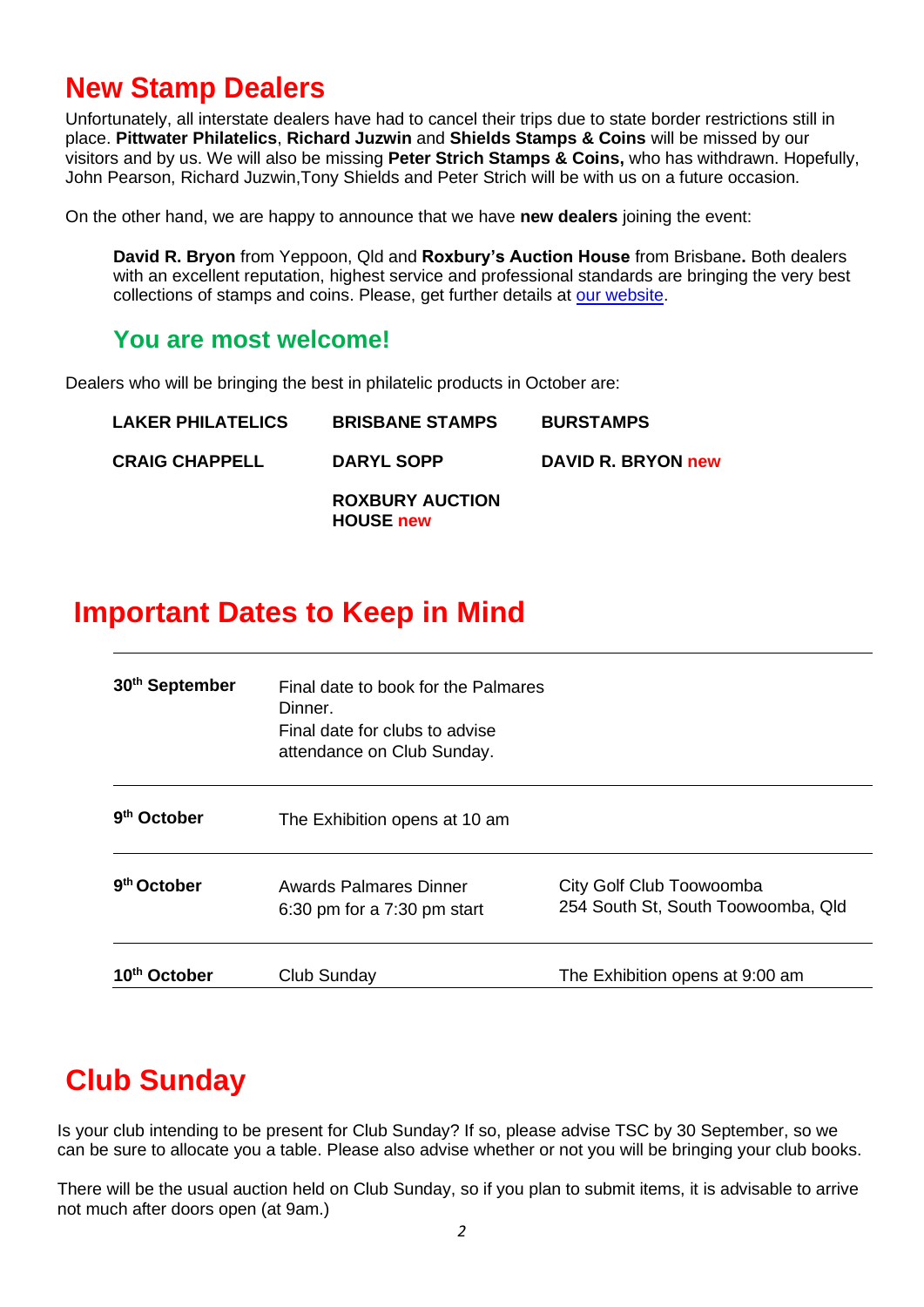# **Saturday Club Meetings**

We had originally scheduled three club meetings for Saturday:

**PPS** – this meeting will go ahead as scheduled.

**PCNZA** – this meeting has been cancelled, due to the large number of interstate members who cannot now attend

**ACCC (Qld Chapter)** – we are awaiting clarification from the convenor, but given the number of Qldbased members, it is likely this meeting will go ahead in some form.

### **Palmares (Awards Dinner & Prize Presentations)**

#### **We still have tickets available!**

The Palmares dinner (by ticket only) will be held on Saturday evening, 9<sup>th</sup> October, at City Golf Club, 254 South St, Toowoomba commencing at 6:30 pm for a 7:30 pm start. Drinks are to be purchased separately at the bar.

The ticket price is \$60.00/person—Email<mailto:toowoomba2021@toowoombastampclub.org> for reservations.

**Payment**: Toowoomba Stamp Club, BSB 638-011, A/C 11286784 (type S1.1). Please include your name and "dinner" in reference. **Please note that, for catering purposes, the cutoff date for reservations of 30 September will be strictly adhered to.**

The dinner will be a deserved celebration and an opportunity for the efforts and contributions of the exhibitors, judges and organising Committee to be acknowledged.

Each exhibitor attending will be presented with their award(s). Special prizes will also be given.

*Dress Code: Smart Casual* 

# **A Covid Safe Exhibition/QR Code**

#### **Ticketing And Entry Information**

The ticket is FREE, but a gold coin donation is requested upon entry, all of which will be distributed to local charities.

Please, fill the **Ticket Application Form** at https://toowoomba2021.com.au/contact/ to apply online for your ticket. This application is **required** for all visitors.

Subject to change, all visitors will need the Qld Covid Check-in for entry to the venue, and this ticket is required for entry to meet TSC's obligations.

Let's make stamp collecting safe!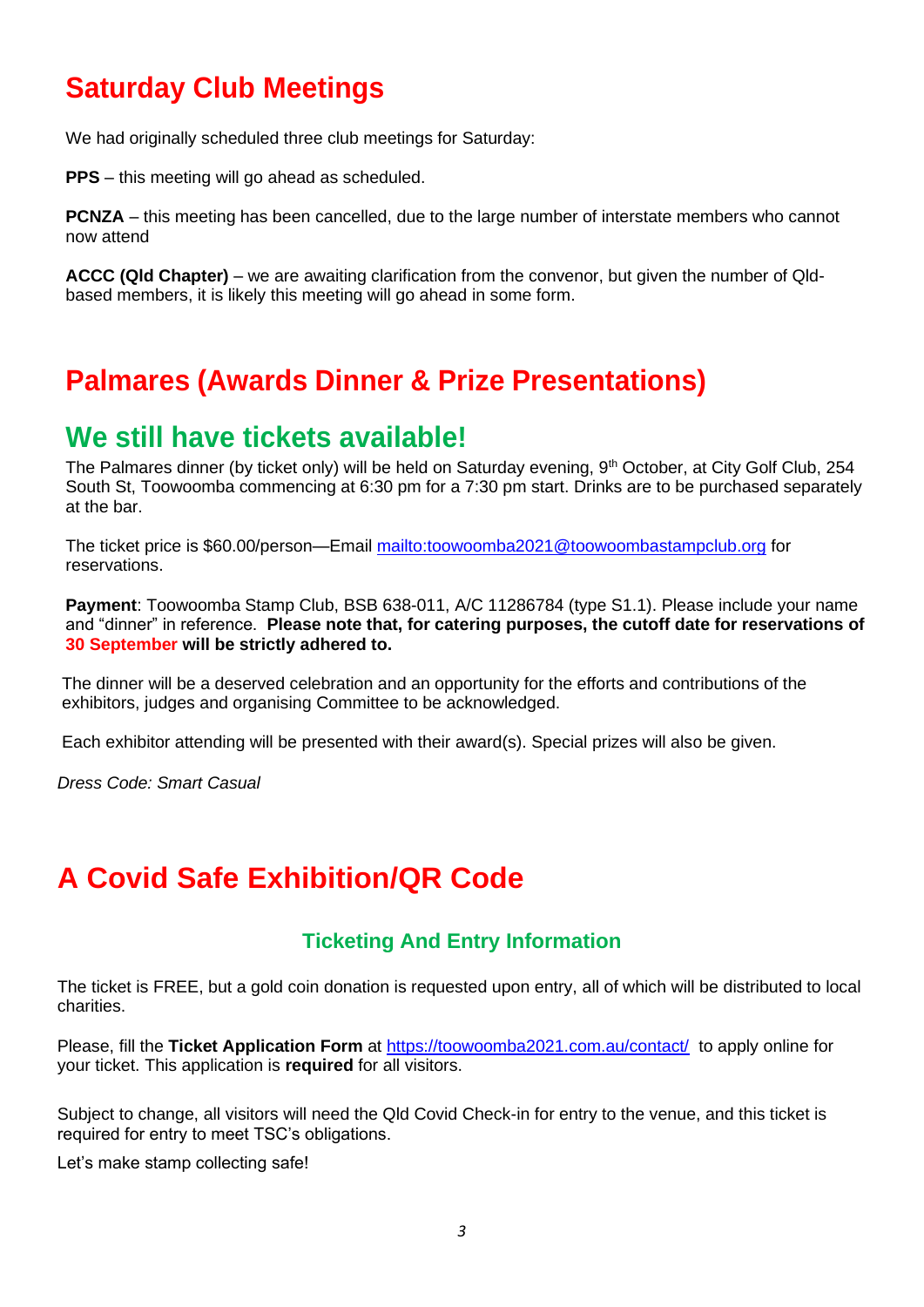# **Souvenirs**

Souvenirs are selling quickly, and numbers are limited. LAST ONES LEFT! Get them while you still can. Please see the **Order Form** at the end of this Bulletin for a full list of the souvenir items on offer.

Several payment options are available; payment must accompany your orders.







For further information on covers and mini sheets, please refer to [https://toowoomba2021.com.au/merchandise-souvenirs/.](https://toowoomba2021.com.au/merchandise-souvenirs/)

# **Visit Toowoomba and the Darling Downs**

October is a beautiful month to visit Toowoomba. The gardens and flowers are still in full bloom, the temperature perfect for a walk around and see the top attractions in Toowoomba and Region. The gardens are still magnificent and inviting. Get your camera ready to capture amazing gardens.

Check great things to do in [Visit Toowoomba Region](https://visittoowoombaregion.com.au/) and explore our beautiful region.



*Jondaryan - 45 Km north-west of Toowoomba*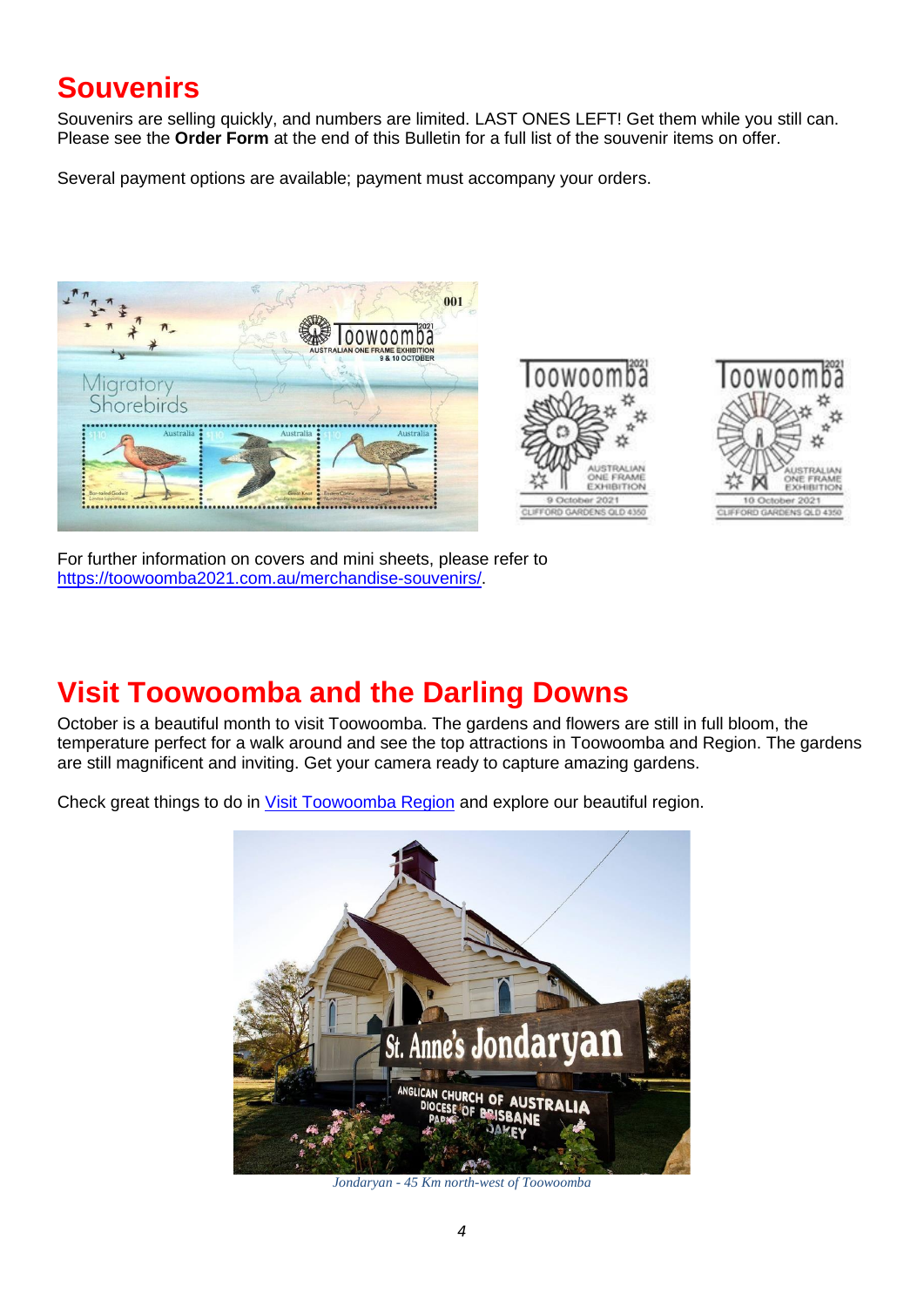# **Contact Us**

Visit our website for all the latest information and much more<https://toowoomba2021.com.au/>

Follow us on Facebook<https://www.facebook.com/toowoombastampclub> and keep up to date.

For further information:

Email:<mailto:toowoomba2021@toowoombastampclub.org>

Or ring Bob: (07) 4635 5623

### **Thank You!**

We want to thank the clubs, societies and individuals for their sponsorship/donations of the event and towards the purchase of trophies. Because of your generosity, we are able to further our efforts and make this Exhibition a great success.

We would like to mention the following institutions/persons to whom we are highly thankful:

Australian Philatelic Federation Australia Post Queensland Philatelic Council Toowoomba Regional Council Jeffrey Gunston Murray Collins Paul Xavier Australian Stamps Professional Ipswich Stamp Club Nanango Stamp Club Inc Philatelic Society of NSW Richmond River Philatelic Society Sherwood Afternoon Stamp Society South Australian Philatelic Council Southside Philatelic Society Spellman Museum of Stamps & Postal History/Henry Lukas – USA Tasmanian Stamp Council Toowoomba Stamp Club Inc Victorian Philatelic Council Western Australian Philatelic Council

# Bringing Philately To The Darling Downs.



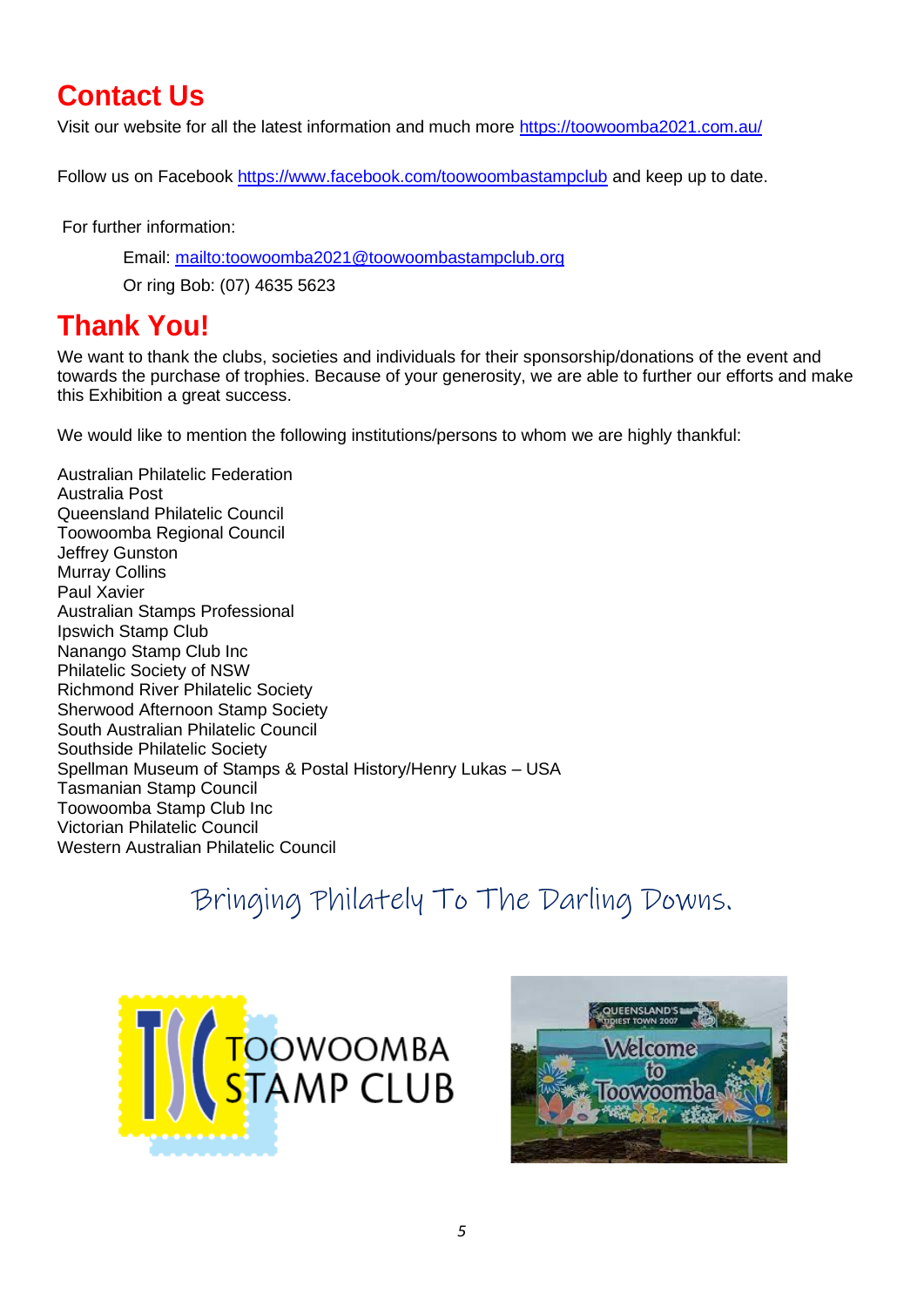

#### **AUSTRALIAN PHILATELIC FEDERATION**

#### VISIT THE APF STORE AT TOOWOOMBA **FOR ALL YOUR EXHIBITING NEEDS** PLUS SPECIALLY O/P SOUVENIR SHEET

**グタクタクタクタクタクタクタクタクタクスクスクスクタクタクスクス** 

You always want to show your material in the best light and to make sure that your collection is archivally preserved for the long term.

Do your pages look good in the frames? Are they large enough to avoid vertical and diagonal mounting? Can you show your large covers? Are your pages, protectors and photo corners acid free?

The APF Store has archival quality display pages, sheet protectors and photo corners for sale. These items and more can be viewed on the following website link:

#### **<https://apf.org.au/store/>**

Orders may be placed by sending the downloadable order form, by EMAIL mikekov@bigpond.com, by telephone on 08 8552 1983 or by mail to PO Box 506 Victor Harbor SA 5211. Orders are processed on Tuesdays and Thursdays.

#### Special O/P APF Souvenir M/S for Toowoomba 2021 Stamp Show



Limited Edition of 100 numbered Holden Cars Mini Sheets to be sold at the show for \$15.00 each. Numbers 1 & 100 to be auctioned at the Palmares dinner along with two un-numbered over-printed SPECIMEN.